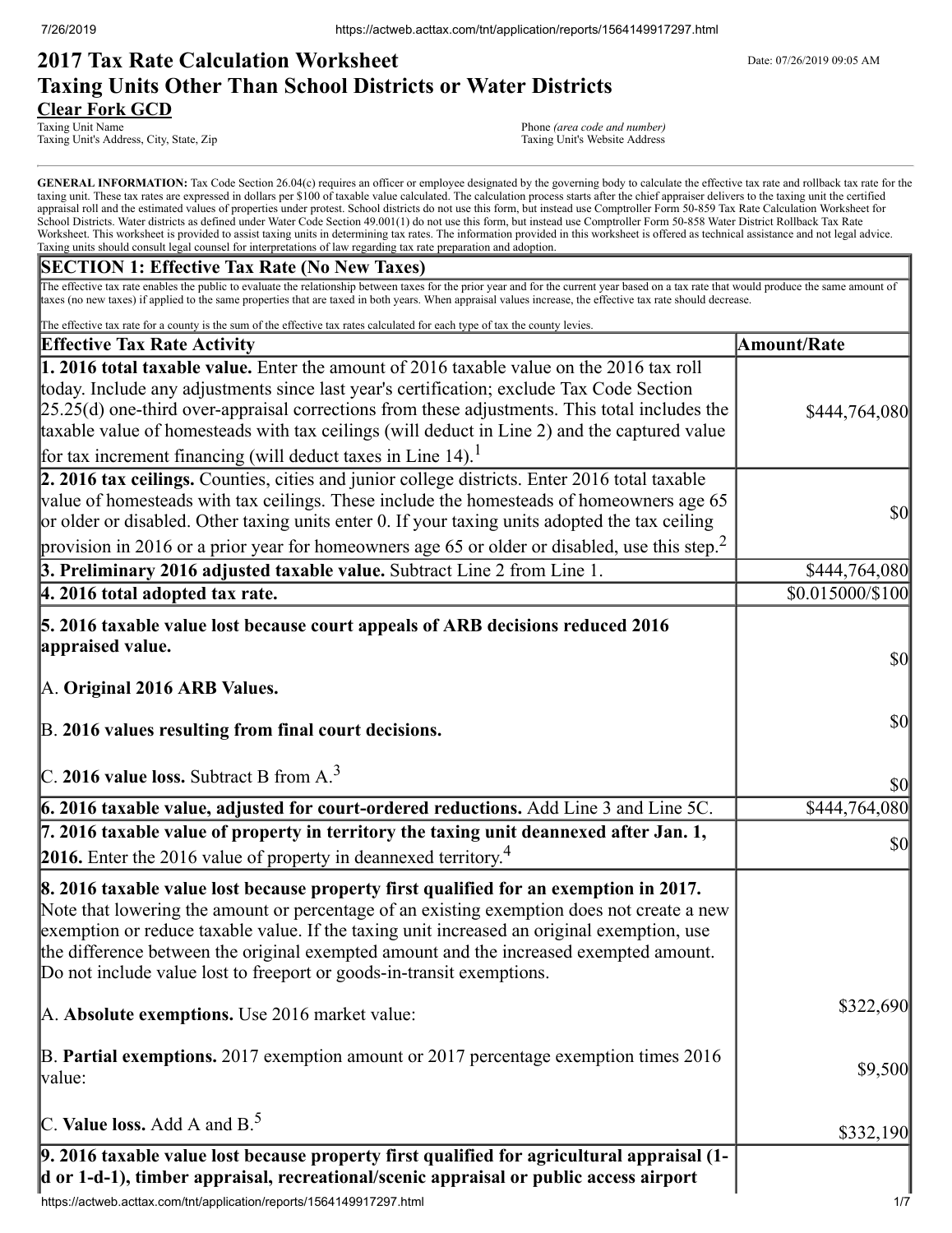| https://actweb.acttax.com/tnt/application/reports/1564149917297.html<br>7/26/2019                                                                                                                                                                                                                                                                                                                |                                     |
|--------------------------------------------------------------------------------------------------------------------------------------------------------------------------------------------------------------------------------------------------------------------------------------------------------------------------------------------------------------------------------------------------|-------------------------------------|
| special appraisal in 2017. Use only properties that qualified in 2017 for the first time; do<br>not use properties that qualified in 2016.                                                                                                                                                                                                                                                       |                                     |
|                                                                                                                                                                                                                                                                                                                                                                                                  |                                     |
| A. 2016 market value:                                                                                                                                                                                                                                                                                                                                                                            | \$0                                 |
| B. 2017 productivity or special appraised value:                                                                                                                                                                                                                                                                                                                                                 | \$0                                 |
| C. Value loss. Subtract B from $A^6$ .                                                                                                                                                                                                                                                                                                                                                           | \$0                                 |
| 10. Total adjustments for lost value. Add lines 7, 8C and 9C.                                                                                                                                                                                                                                                                                                                                    | \$332,190                           |
| 11. 2016 adjusted taxable value. Subtract Line 10 from Line 6.                                                                                                                                                                                                                                                                                                                                   | \$444,431,890                       |
| 12. Adjusted 2016 taxes. Multiply Line 4 by line 11 and divide by \$100.                                                                                                                                                                                                                                                                                                                         | \$66,664                            |
| 13. Taxes refunded for years preceding tax year 2016. Enter the amount of taxes refunded<br>by the taxing unit for tax years preceding tax year 2016. Types of refunds include court<br>decisions, Tax Code Section 25.25(b) and (c) corrections and Tax Code Section 31.11<br>payment errors. Do not include refunds for tax year 2016. This line applies only to tax years                     | \$0                                 |
| preceding tax year 2016. <sup>7</sup>                                                                                                                                                                                                                                                                                                                                                            |                                     |
| 14. Taxes in tax increment financing (TIF) for tax year 2016. Enter the amount of taxes<br>paid into the tax increment fund for a reinvestment zone as agreed by the taxing unit. If the<br>taxing unit has no 2017 captured appraised value in Line 16D, enter $0.8$                                                                                                                            | \$0                                 |
| 15. Adjusted 2016 taxes with refunds and TIF adjustment. Add Lines 12 and 13, subtract                                                                                                                                                                                                                                                                                                           |                                     |
| Line $14.9$                                                                                                                                                                                                                                                                                                                                                                                      | \$66,664                            |
| 16. Total 2017 taxable value on the 2017 certified appraisal roll today. This value<br>includes only certified values and includes the total taxable value of homesteads with tax<br>ceilings (will deduct in Line 18). These homesteads include homeowners age 65 or older or<br>disabled. <sup>10</sup>                                                                                        |                                     |
| A. Certified values:                                                                                                                                                                                                                                                                                                                                                                             | \$464,705,520                       |
| B. Counties: Include railroad rolling stock values certified by the Comptroller's office:                                                                                                                                                                                                                                                                                                        | \$0                                 |
| C. Pollution control and energy storage system exemption: Deduct the value of property<br>exempted for the current tax year for the first time as pollution control or energy storage<br>system property:                                                                                                                                                                                        | $\vert \mathbf{S} \mathbf{0} \vert$ |
| <b>D. Tax increment financing:</b> Deduct the 2017 captured appraised value of property taxable<br>by a taxing unit in a tax increment financing zone for which the 2017 taxes will be deposited<br>into the tax increment fund. Do not include any new property value that will be included in<br>Line 21 below. <sup>11</sup>                                                                  | \$0                                 |
| E. Total 2017 value. Add A and B, then subtract C and D.                                                                                                                                                                                                                                                                                                                                         | \$464,705,520                       |
| $\left 17.\right.$ Total value of properties under protest or not included on certified appraisal roll. $^{12}$                                                                                                                                                                                                                                                                                  |                                     |
| A. 2017 taxable value of properties under protest. The chief appraiser certifies a list of<br>properties still under ARB protest. The list shows the appraisal district's value and the<br>taxpayer's claimed value, if any, or an estimate of the value if the taxpayer wins. For each of<br>the properties under protest, use the lowest of these values. Enter the total value. <sup>13</sup> | \$0                                 |
|                                                                                                                                                                                                                                                                                                                                                                                                  |                                     |
| B. 2017 value of properties not under protest or included on certified appraisal roll.<br>The chief appraiser gives taxing units a list of those taxable properties that the chief<br>appraiser knows about, but are not included in the appraisal roll certification. These                                                                                                                     | $\vert \mathbf{S} \mathbf{0} \vert$ |
| https://actweb.acttax.com/tnt/application/reports/1564149917297.html                                                                                                                                                                                                                                                                                                                             | 2/7                                 |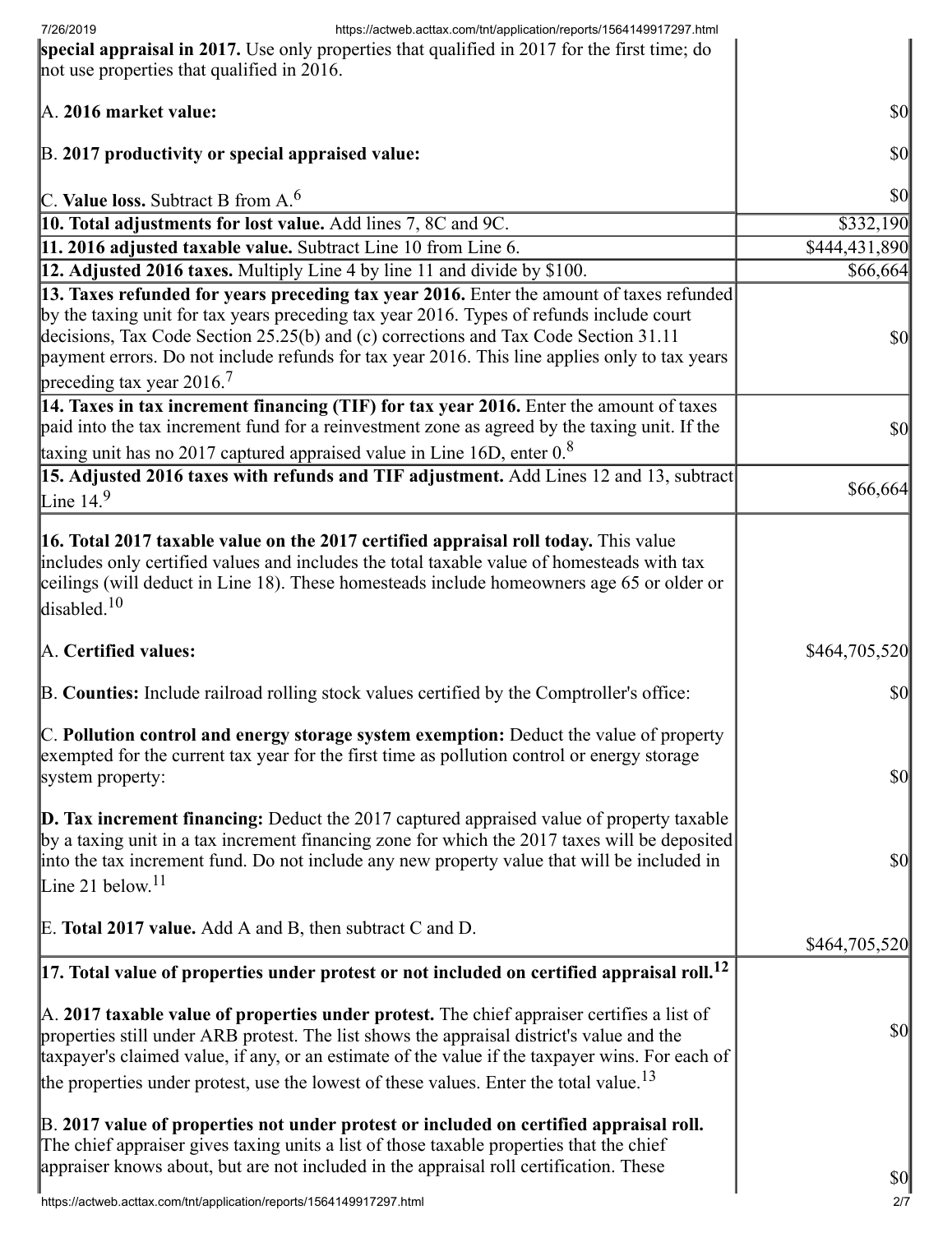| 7/26/2019<br>https://actweb.acttax.com/tnt/application/reports/1564149917297.html<br>properties also are not on the list of properties that are still under protest. On this list of<br>properties, the chief appraiser includes the market value, appraised value and exemptions for<br>the preceding year and a reasonable estimate of the market value, appraised value and<br>exemptions for the current year. Use the lower market, appraised or taxable value (as<br>appropriate). Enter the total value. <sup>14</sup> |                                     |
|-------------------------------------------------------------------------------------------------------------------------------------------------------------------------------------------------------------------------------------------------------------------------------------------------------------------------------------------------------------------------------------------------------------------------------------------------------------------------------------------------------------------------------|-------------------------------------|
| C. Total value under protest or not certified: Add A and B.                                                                                                                                                                                                                                                                                                                                                                                                                                                                   |                                     |
|                                                                                                                                                                                                                                                                                                                                                                                                                                                                                                                               |                                     |
|                                                                                                                                                                                                                                                                                                                                                                                                                                                                                                                               |                                     |
|                                                                                                                                                                                                                                                                                                                                                                                                                                                                                                                               | $\vert \mathbf{S} \mathbf{0} \vert$ |
| <b>18. 2017 tax ceilings.</b> Counties, cities and junior colleges enter 2017 total taxable value of                                                                                                                                                                                                                                                                                                                                                                                                                          |                                     |
| homesteads with tax ceilings. These include the homesteads of homeowners age 65 or older                                                                                                                                                                                                                                                                                                                                                                                                                                      |                                     |
| or disabled. Other taxing units enter 0. If your taxing units adopted the tax ceiling provision                                                                                                                                                                                                                                                                                                                                                                                                                               | $\vert \mathbf{S} \mathbf{O} \vert$ |
| in 2016 or a prior year for homeowners age 65 or older or disabled, use this step. <sup>15</sup>                                                                                                                                                                                                                                                                                                                                                                                                                              |                                     |
| 19. 2017 total taxable value. Add Lines 16E and 17C. Subtract Line 18.                                                                                                                                                                                                                                                                                                                                                                                                                                                        | \$464,705,520                       |
| 20. Total 2017 taxable value of properties in territory annexed after Jan. 1, 2016.                                                                                                                                                                                                                                                                                                                                                                                                                                           |                                     |
| Include both real and personal property. Enter the 2017 value of property in territory                                                                                                                                                                                                                                                                                                                                                                                                                                        | $\vert \mathbf{S} \mathbf{O} \vert$ |
| $\lvert$ annexed. <sup>16</sup>                                                                                                                                                                                                                                                                                                                                                                                                                                                                                               |                                     |
| 21. Total 2017 taxable value of new improvements and new personal property located                                                                                                                                                                                                                                                                                                                                                                                                                                            |                                     |
| in new improvements. New means the item was not on the appraisal roll in 2016. An                                                                                                                                                                                                                                                                                                                                                                                                                                             |                                     |
| improvement is a building, structure, fixture or fence erected on or affixed to land. New                                                                                                                                                                                                                                                                                                                                                                                                                                     |                                     |
| additions to existing improvements may be included if the appraised value can be<br>determined. New personal property in a new improvement must have been brought into the                                                                                                                                                                                                                                                                                                                                                    | \$1,915,500                         |
| taxing unit after Jan. 1, 2016, and be located in a new improvement. New improvements do                                                                                                                                                                                                                                                                                                                                                                                                                                      |                                     |
| include property on which a tax abatement agreement has expired for $2017$ . <sup>17</sup>                                                                                                                                                                                                                                                                                                                                                                                                                                    |                                     |
| 22. Total adjustments to the 2017 taxable value. Add Lines $20$ and $21$ .                                                                                                                                                                                                                                                                                                                                                                                                                                                    | \$1,915,500                         |
| 23. 2017 adjusted taxable value. Subtract Line 22 from Line 19.                                                                                                                                                                                                                                                                                                                                                                                                                                                               | \$462,790,020                       |
| 24. 2017 effective tax rate. Divide Line 15 by Line 23 and multiply by $$100.18$                                                                                                                                                                                                                                                                                                                                                                                                                                              | $$0.014404\%100$                    |
| 25. COUNTIES ONLY. Add together the effective tax rates for each type of tax the county                                                                                                                                                                                                                                                                                                                                                                                                                                       |                                     |
| levies. The total is the 2017 county effective tax rate. <sup>18</sup>                                                                                                                                                                                                                                                                                                                                                                                                                                                        |                                     |
|                                                                                                                                                                                                                                                                                                                                                                                                                                                                                                                               |                                     |
| $9$ Tex. Tax Code Section 26.012(13)<br><sup>1</sup> Tex. Tax Code Section $26.012(14)$                                                                                                                                                                                                                                                                                                                                                                                                                                       |                                     |

<sup>2</sup>Tex. Tax Code Section  $26.012(14)$ <sup>10</sup>Tex. Tax Code Section 26.012  $3$ Tex. Tax Code Section 26.012(13) <sup>11</sup>Tex. Tax Code Section  $26.03(c)$ <sup>4</sup>Tex. Tax Code Section  $26.012(15)$ <sup>12</sup>Tex. Tax Code Section 26.01(c) and (d)  $5$ Tex. Tax Code Section 26.012(15)  $13$ Tex. Tax Code Section 26.01(c)  $6$ Tex. Tax Code Section 26.012(15) <sup>14</sup>Tex. Tax Code Section  $26.01(d)$  $7$ Tex. Tax Code Section 26.012(13) <sup>15</sup>Tex. Tax Code Section 26.012(6)  ${}^{8}$ Tex. Tax Code Section 26.03(c)  $16$ Tex. Tax Code Section 26.012(17)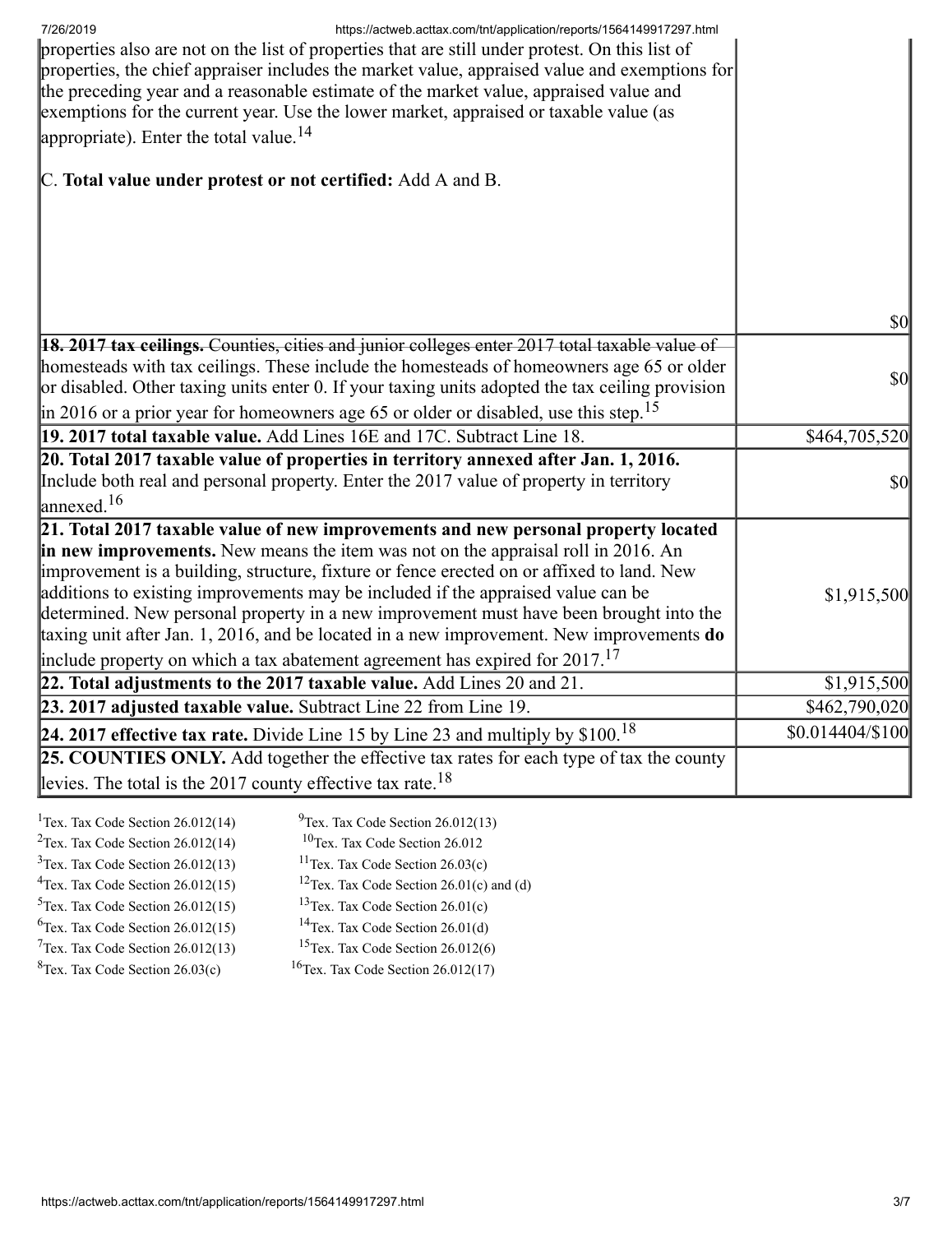# **SECTION 2: Rollback Tax Rate**

The rollback tax rate is split into two separate rates:

- 1. Maintenance and Operations (M&O): The M&O portion is the tax rate that is needed to raise the same amount of taxes that the taxing unit levied in the prior year plus eight percent. This rate accounts for such things as salaries, utilities and day-to-day operations.
- 2. Debt: The debt tax rate includes the debt service necessary to pay the taxing unit's debt payments in the coming year. This rate accounts for principal and interest on bonds and other debt secured by property tax revenue.

The rollback tax rate for a county is the sum of the rollback tax rates calculated for each type of tax the county levies. In most cases the rollback tax rate exceeds the effective tax rate, but occasionally decreases in a taxing unit's debt service will cause the effective tax rate to be higher than the rollback tax rate.

| <b>Rollback Tax Rate Activity</b>                                                                                                                                                                                                                                                                                                                                                                                                                                                                                                                                                                                                                                       | <b>Amount/Rate</b>                  |
|-------------------------------------------------------------------------------------------------------------------------------------------------------------------------------------------------------------------------------------------------------------------------------------------------------------------------------------------------------------------------------------------------------------------------------------------------------------------------------------------------------------------------------------------------------------------------------------------------------------------------------------------------------------------------|-------------------------------------|
| 26. 2016 maintenance and operations (M&O) tax rate.                                                                                                                                                                                                                                                                                                                                                                                                                                                                                                                                                                                                                     | \$0.015000/\$100                    |
| $\left 27, 2016\right.$ adjusted taxable value. Enter the amount from Line 11.                                                                                                                                                                                                                                                                                                                                                                                                                                                                                                                                                                                          | \$444,431,890                       |
| 28. 2016 M&O taxes.                                                                                                                                                                                                                                                                                                                                                                                                                                                                                                                                                                                                                                                     |                                     |
|                                                                                                                                                                                                                                                                                                                                                                                                                                                                                                                                                                                                                                                                         |                                     |
| $\vert$ A. Multiply Line 26 by Line 27 and divide by \$100.                                                                                                                                                                                                                                                                                                                                                                                                                                                                                                                                                                                                             | \$66,664                            |
| B. Cities, counties and hospital districts with additional sales tax: Amount of additional<br>sales tax collected and spent on M&O expenses in 2016. Enter amount from full year's sales<br>tax revenue spent for M&O in 2016 fiscal year, if any. Other taxing units enter 0. Counties<br>exclude any amount that was spent for economic development grants from the amount of<br>sales tax spent.                                                                                                                                                                                                                                                                     | <b>\$0</b>                          |
| C. Counties: Enter the amount for the state criminal justice mandate. If second or later year,<br>the amount is for increased cost above last year's amount. Other taxing units enter 0.                                                                                                                                                                                                                                                                                                                                                                                                                                                                                | <b>\$0</b>                          |
| D. Transferring function: If discontinuing all of a department, function or activity and<br>transferring it to another taxing unit by written contract, enter the amount spent by the taxing<br>unit discontinuing the function in the 12 months preceding the month of this calculation. If<br>the taxing unit did not operate this function for this 12-month period, use the amount spent<br>in the last full fiscal year in which the taxing unit operated the function. The taxing unit<br>discontinuing the function will subtract this amount in H below. The taxing unit receiving<br>the function will add this amount in H below. Other taxing units enter 0. | $ 10\rangle$                        |
| E. Taxes refunded for years preceding tax year 2016: Enter the amount of M&O taxes<br>refunded in the preceding year for taxes before that year. Types of refunds include court<br>decisions, Tax Code Section 25.25(b) and (c) corrections and Tax Code Section 31.11<br>payment errors. Do not include refunds for tax year 2016. This line applies only to tax years<br>preceding tax year 2016.                                                                                                                                                                                                                                                                     | <b>\$0</b>                          |
| <b>F. Enhanced indigent health care expenditures:</b> Enter the increased amount for the current<br>year's enhanced indigent health care expenditures above the preceding tax year's enhanced<br>indigent health care expenditures, less any state assistance.                                                                                                                                                                                                                                                                                                                                                                                                          | $\vert \mathbf{S} \mathbf{0} \vert$ |
| G. Taxes in TIF: Enter the amount of taxes paid into the tax increment fund for a<br>reinvestment zone as agreed by the taxing unit. If the taxing unit has no 2017 captured<br>appraised value in Line 16D, enter 0.                                                                                                                                                                                                                                                                                                                                                                                                                                                   | $\vert \mathbf{S} \mathbf{O} \vert$ |
| <b>H. Adjusted M&amp;O Taxes.</b> Add A, B, C, E and F. For taxing unit with D, subtract if<br>discontinuing function and add if receiving function. Subtract G.                                                                                                                                                                                                                                                                                                                                                                                                                                                                                                        | \$66,664                            |
| 29. 2017 adjusted taxable value. Enter Line 23 from the Effective Tax Rate Worksheet.                                                                                                                                                                                                                                                                                                                                                                                                                                                                                                                                                                                   | \$462,790,020                       |
| 30. 2017 effective maintenance and operations rate. Divide Line 28H by Line 29 and<br>multiply by $$100$ .                                                                                                                                                                                                                                                                                                                                                                                                                                                                                                                                                              | $$0.014404/\$100$                   |
| 31. 2017 rollback maintenance and operation rate. Multiply Line 30 by 1.08.                                                                                                                                                                                                                                                                                                                                                                                                                                                                                                                                                                                             | \$0.015556/\$100                    |
| 32. Total 2017 debt to be paid with property taxes and additional sales tax revenue.                                                                                                                                                                                                                                                                                                                                                                                                                                                                                                                                                                                    |                                     |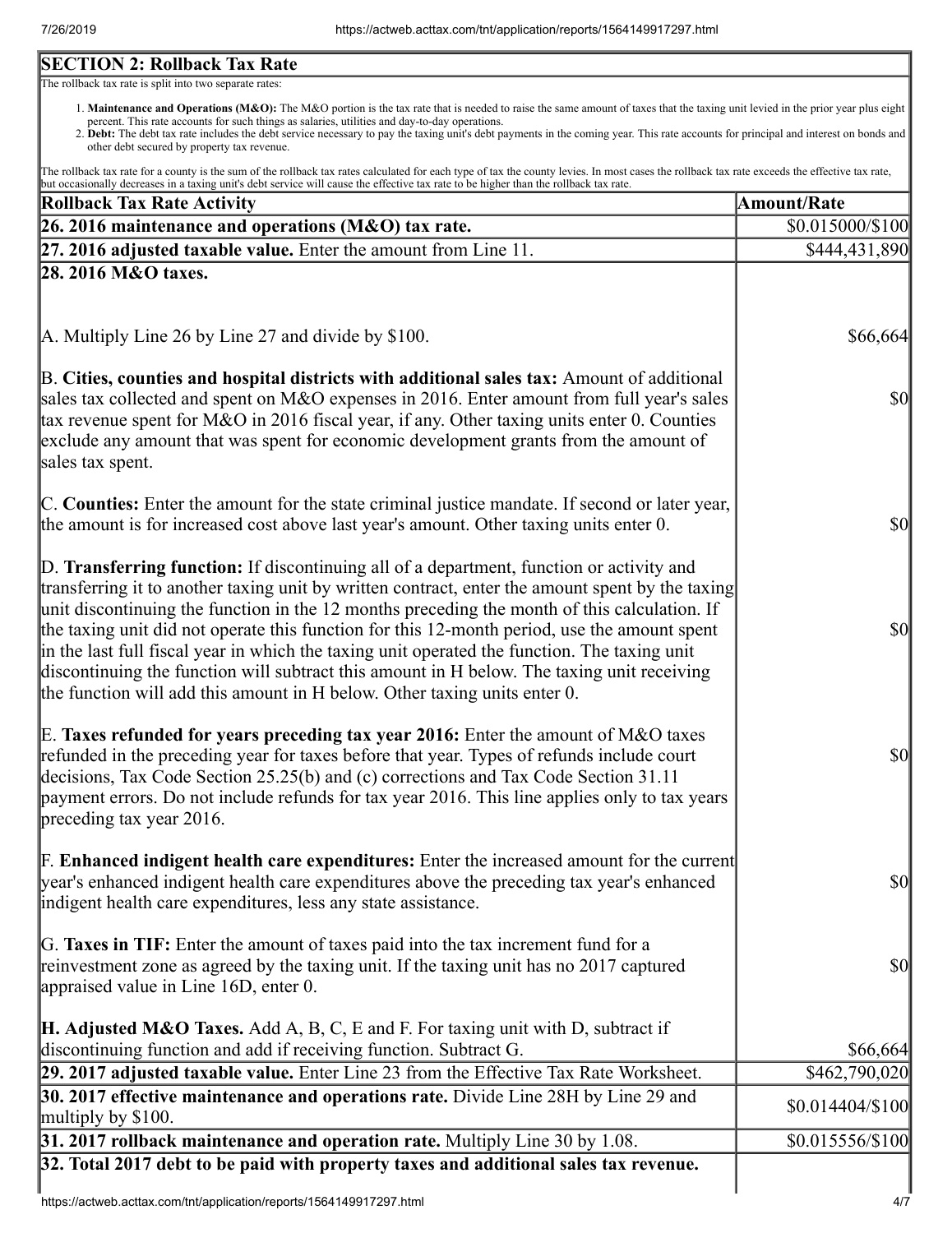| https://actweb.acttax.com/tnt/application/reports/1564149917297.html<br>7/26/2019<br>Debt means the interest and principal that will be paid on debts that:                                                                                                                                                              |                                     |
|--------------------------------------------------------------------------------------------------------------------------------------------------------------------------------------------------------------------------------------------------------------------------------------------------------------------------|-------------------------------------|
| $(1)$ are paid by property taxes,                                                                                                                                                                                                                                                                                        |                                     |
| $(2)$ are secured by property taxes,                                                                                                                                                                                                                                                                                     |                                     |
| $(3)$ are scheduled for payment over a period longer than one year and<br>$(4)$ are not classified in the taxing unit's budget as M&O expenses                                                                                                                                                                           |                                     |
| A. Debt also includes contractual payments to other taxing units that have incurred debts on<br>behalf of this taxing unit, if those debts meet the four conditions above. Include only<br>amounts that will be paid from property tax revenue. Do not include appraisal district budget<br>payments. Enter debt amount. | $\vert \mathbf{S} \mathbf{O} \vert$ |
| B. Subtract <b>unencumbered fund amount</b> used to reduce total debt.                                                                                                                                                                                                                                                   | $\vert \mathbf{S} \mathbf{0} \vert$ |
| C. Subtract amount paid from other resources.                                                                                                                                                                                                                                                                            |                                     |
| D. Adjusted debt. Subtract B and C from A.                                                                                                                                                                                                                                                                               |                                     |
|                                                                                                                                                                                                                                                                                                                          | \$0                                 |
|                                                                                                                                                                                                                                                                                                                          | $ 10\rangle$                        |
| 33. Certified 2016 excess debt collections. Enter the amount certified by the collector.                                                                                                                                                                                                                                 | $\vert \mathbf{S} \mathbf{0} \vert$ |
| 34. Adjusted 2017 debt. Subtract Line 33 from Line 32D.                                                                                                                                                                                                                                                                  | \$0                                 |
| 35. Certified 2017 anticipated collection rate. Enter the rate certified by the collector. If                                                                                                                                                                                                                            | 100.00%                             |
| the rate is 100 percent or greater, enter 100 percent.                                                                                                                                                                                                                                                                   |                                     |
| 36. 2017 debt adjusted for collections. Divide Line 34 by Line 35                                                                                                                                                                                                                                                        | \$0                                 |
| 37. 2017 total taxable value. Enter the amount on Line 19.                                                                                                                                                                                                                                                               | \$464,705,520                       |
| <b>38. 2017 debt tax rate.</b> Divide Line 36 by Line 37 and multiply by \$100.                                                                                                                                                                                                                                          | \$0/\$100                           |
| 39. 2017 rollback tax rate. Add Lines 31 and 38.                                                                                                                                                                                                                                                                         | \$0.015556/\$100                    |
| 40. COUNTIES ONLY. Add together the rollback tax rates for each type of tax the county                                                                                                                                                                                                                                   |                                     |
| levies. The total is the 2017 county rollback tax rate.                                                                                                                                                                                                                                                                  |                                     |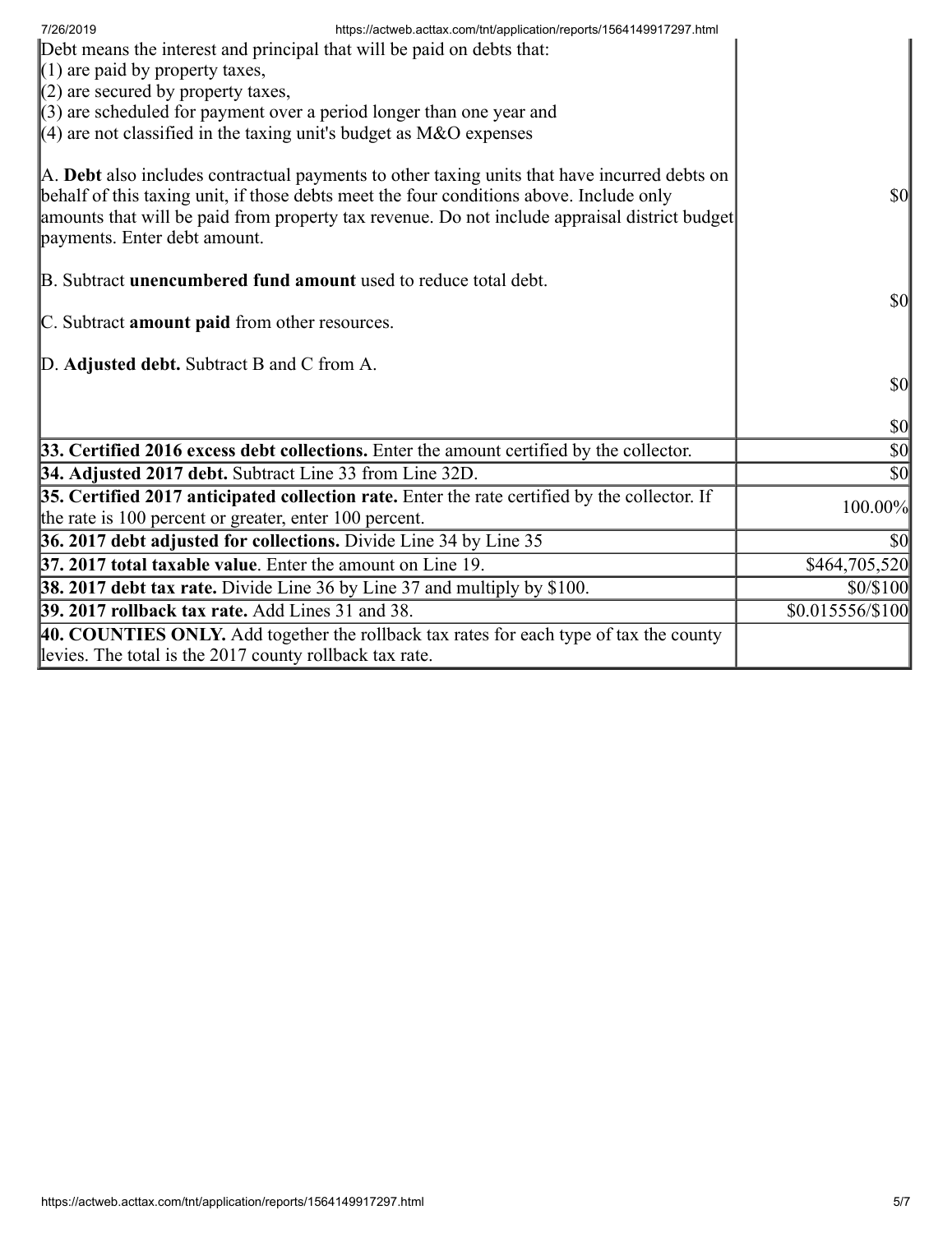| <b>SECTION 3: Additional Sales Tax to Reduce Property Taxes</b>                                                                                                                                                                                                                                                       |                               |
|-----------------------------------------------------------------------------------------------------------------------------------------------------------------------------------------------------------------------------------------------------------------------------------------------------------------------|-------------------------------|
| Cities, counties and hospital districts may levy a sales tax specifically to reduce property taxes. Local voters by election must approve imposing or abolishing the additional sales tax. If<br>approved, the taxing unit must reduce its effective and rollback tax rates to offset the expected sales tax revenue. |                               |
| This section should only be completed by a county, city or hospital district that is required to adjust its effective tax rate and/or rollback tax rate because it adopted the additional sales                                                                                                                       |                               |
| Activity                                                                                                                                                                                                                                                                                                              | Amount/Rate                   |
| 41. Taxable Sales. For taxing units that adopted the sales tax in November 2016 or May                                                                                                                                                                                                                                |                               |
| [2017, enter the Comptroller's estimate of taxable sales for the previous four quarters. <sup>20</sup>                                                                                                                                                                                                                | $\boldsymbol{S}$ O            |
| Taxing units that adopted the sales tax before November 2016, skip this line.                                                                                                                                                                                                                                         |                               |
| $ 42$ . Estimated sales tax revenue. Counties exclude any amount that is or will be spent for                                                                                                                                                                                                                         |                               |
| economic development grants from the amount of estimated sales tax revenue. <sup>21</sup>                                                                                                                                                                                                                             |                               |
| Taxing units that adopted the sales tax in November 2016 or in May 2017.                                                                                                                                                                                                                                              |                               |
| Multiply the amount on Line 41 by the sales tax rate $(.01, .005)$ or $.0025$ , as applicable) and                                                                                                                                                                                                                    |                               |
| multiply the result by .95. <sup>22</sup>                                                                                                                                                                                                                                                                             | $\boldsymbol{S}$ <sub>0</sub> |
| $\mathsf{P}$ or -                                                                                                                                                                                                                                                                                                     |                               |
| Taxing units that adopted the sales tax before November 2016.                                                                                                                                                                                                                                                         |                               |
| Enter the sales tax revenue for the previous four quarters. Do not multiply by .95.                                                                                                                                                                                                                                   |                               |
| 43. 2017 total taxable value. Enter the amount from Line 37 of the Rollback Tax Rate<br>Worksheet.                                                                                                                                                                                                                    | \$464,705,520                 |
| 44. Sales tax adjustment rate. Divide Line 42 by Line 43 and multiply by \$100.                                                                                                                                                                                                                                       | \$0/\$100                     |
| <b>45. 2017 effective tax rate, unadjusted for sales tax.</b> <sup>23</sup> Enter the rate from Line 24 or 25,<br>as applicable, on the Effective Tax Rate Worksheet.                                                                                                                                                 | \$0.014404/\$100              |
| 46. 2017 effective tax rate, adjusted for sales tax.                                                                                                                                                                                                                                                                  |                               |
| Taxing units that adopted the sales tax in November 2016 or in May 2017.<br>Subtract Line 44 from Line 45. Skip to Line 47 if you adopted the additional sales tax before<br>November 2016.                                                                                                                           | \$0.014404/\$100              |
| 47. 2017 rollback tax rate, unadjusted for sales tax. <sup>24</sup> Enter the rate from Line 39 or 40,<br>as applicable, of the Rollback Tax Rate Worksheet.                                                                                                                                                          | \$0.015556/\$100              |
| $\vert$ 48. 2017 rollback tax rate, adjusted for sales tax. Subtract Line 44 from Line 47.                                                                                                                                                                                                                            | \$0.015556/\$100              |
|                                                                                                                                                                                                                                                                                                                       |                               |

 $17$ Tex. Tax Code Section 26.012(17)

<sup>18</sup>Tex. Tax Code Section 26.04(c)

<sup>19</sup>Tex. Tax Code Section 26.04(d)

 $20$ Tex. Tax Code Section 26.041(d)

<sup>21</sup>Tex. Tax Code Section  $26.041(i)$ 

 $22$ Tex. Tax Code Section 26.041(d)

 $23$ Tex. Tax Code Section 26.04(c)

 $24$ Tex. Tax Code Section 26.04(c)